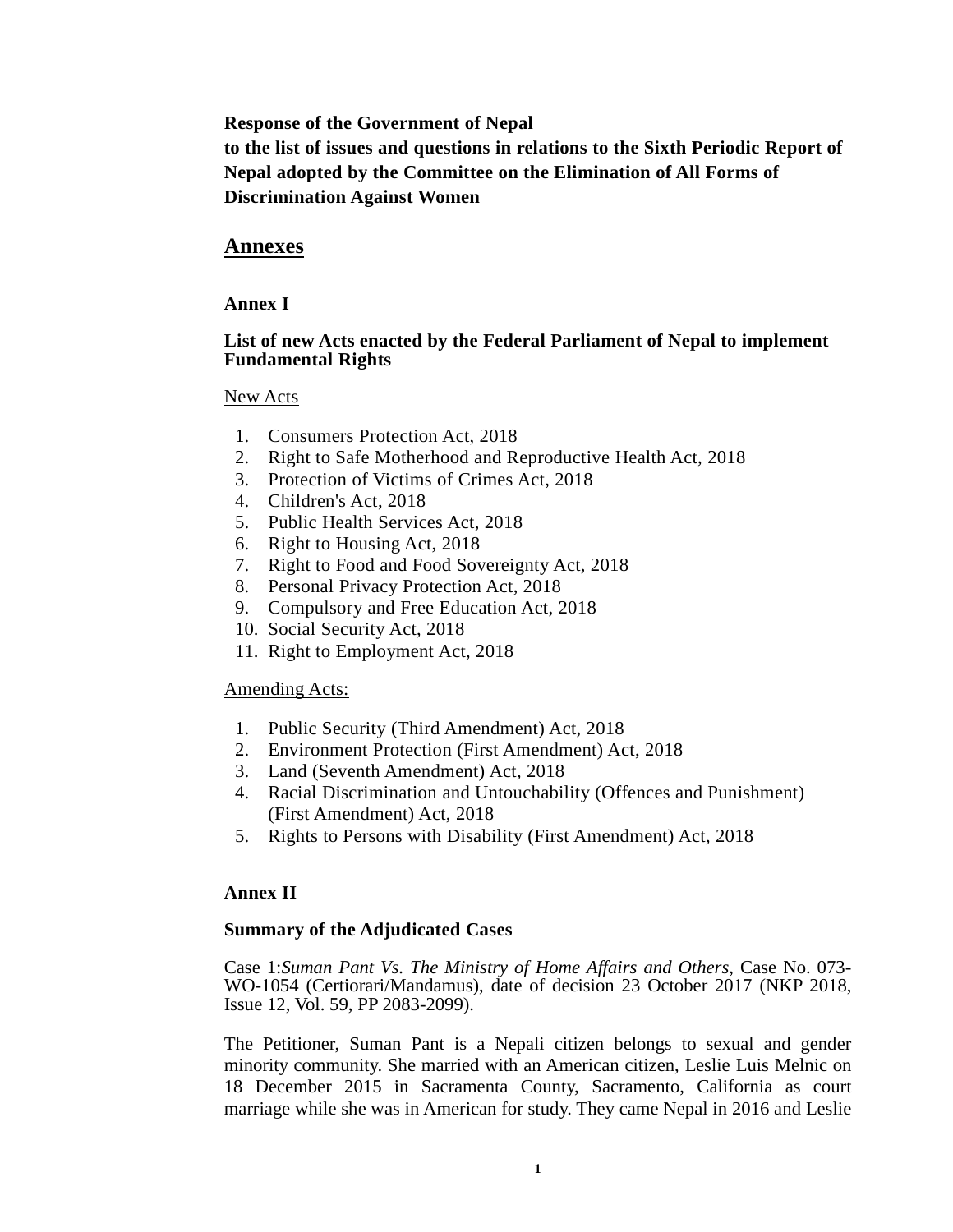submitted an application for non-tourist visa in Department of Immigration of Nepal on 29 December 2016. The Department of Immigration did not issue nontourist visa to her without providing explicit reason. Pursuant to Rule 8 (1)(h) of Immigration Rules, 1995, a foreign citizen married with Nepali citizen, having submission of marriage registration certificate, may be issued a non-tourist visa.

The petitioner filed a petition in the Supreme Court of Nepal requesting to quash the decision, if any, of the Department of Immigration in relation to this matter by issuing the writ of certiorari and issue a writ of mandamus to provide non-tourist visa to her spouse Leslie as the act or omission of the Department of Immigration violated her fundamental and legal right to life with dignity and found a family. The Supreme Court cited the provisions of Articles 6, 7, 9, 16, and 17 of the International Covenant on Civil and Political Rights as everyone has the right to recognition everywhere as a person before the law, right to life, live with dignity, found a family, right against torture, inhuman and degrading treatment, etc. The Supreme Court cites specifically refers the Convention on the Elimination of all forms of Discrimination Against Women, 1979 states that the comprehensive definition of 'discrimination' covers the provisions and practices of 'impairing and nullifying' and 'distinction, exclusion or restriction' in the enjoyment of the right to equality ensured by the Convention. The Supreme Court further states that this definition of discrimination seems to be applicable to the sexual and gender minority people. The Supreme Court also referrers its previous presidencies on Dilu Baduja and Sunil Babu Pant and concludes that under the broader purview of the human rights and the fundamental rights guaranteed by the Constitution of Nepal, discrimination against sexual and gender minority in the form of action or omission are illegal. The Supreme Court finally issued writ of Mandamus to the Department of Immigration and ordered to issue non-tourist visa to the spouse of the applicant upon submission of necessary documents and *sanakhatat* (verification) by the applicant that the visa applicant is the same parson who got married with the applicant.

Case 2:*BhagirathDahal (Rajesh) Vs.The Government of Nepal*, Case No.: 066-CR-0848(Human Trafficking) date of decision: 25 March 2015 (NKP 2017, Vol. 59, Issue 6 D.N. 9824, PP 1022-1043).

The Appellant, Mr. Bhagirath Dahal, sent the victim,…to Saudi Arabia instead of promised destination, Kuwait for foreign employment. The Appellant promised the victim that he will send her in Kuwait for baby care job with monthly salary NRs. 20,000/. Instead of sending Kuwait he sent her Saudi Arabia and she was forcibly employed in prostitution. Sometimes later, she escaped and returned in Nepal and filed a First Information Report against the Appellant in human trafficking. District Court convicted Mr. Dahal for human trafficking and sentenced 12 years imprisonment with NRs. 2,00,000.00. Appellate Court also upheld the decision of District Court. Mr. Dahal filed appeal in the Supreme Court. The Supreme Court, in its final judgment cited Article 6 of the Convention on Elimination of all forms of Discrimination Against Women, Convention for the Suppression of the Traffic in Persons and of the Exploitation of the Prostitution of Others, 1949, Article 6(1) of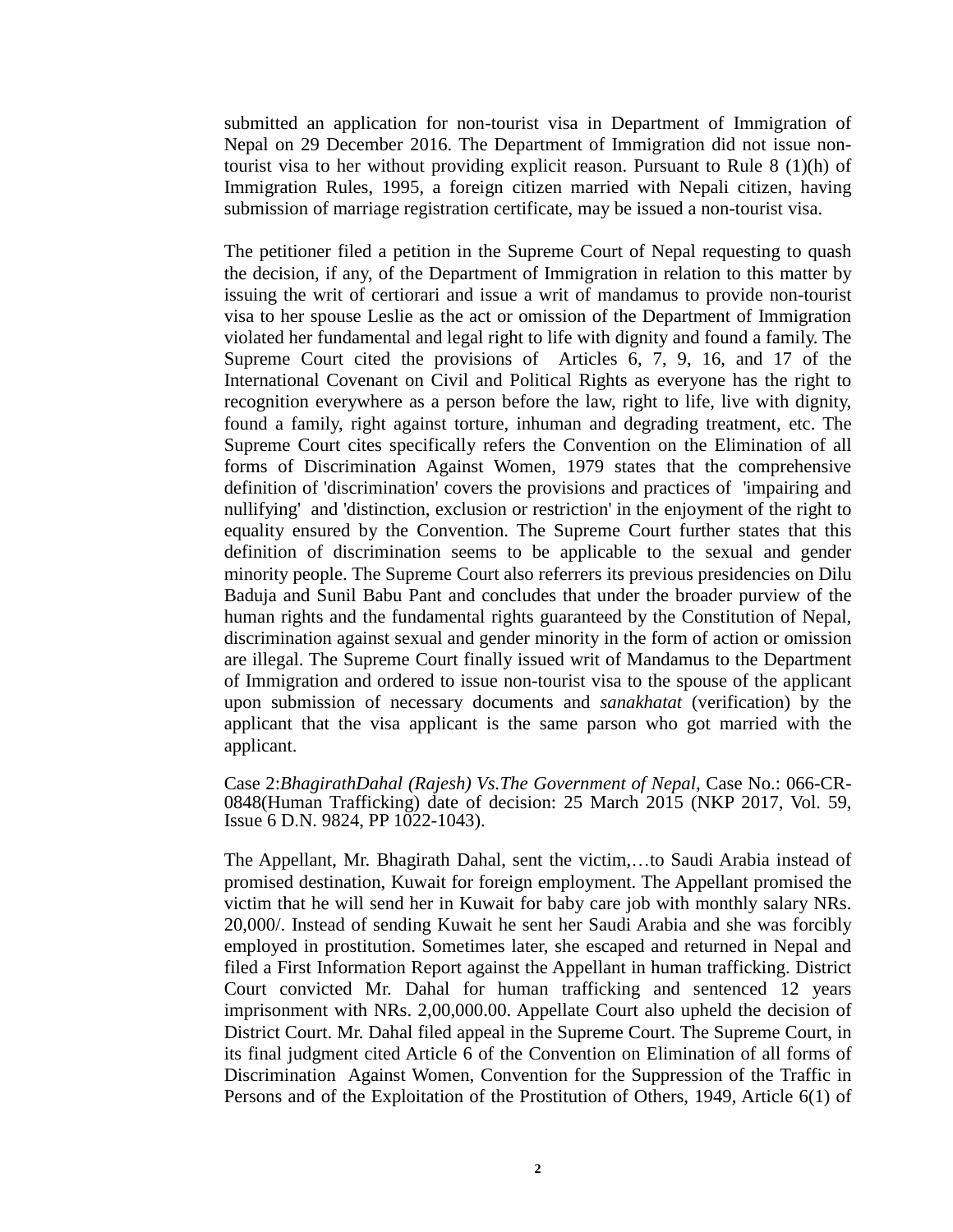the International Covenant on the Civil and Political Rights, 1966 to which Nepal is a Party and soft law instruments UN Declaration of Basic Principle of Justice for Victims of Crime and Abuse of Power (1985), and Draft Convention of Justice and Support for Victims of Crime and Abuse of Power, and to the large extent upheld the decision of District and Appellate Courts but the the Supreme Court decided to provide compensation to the victim NRs. 2,00,000/–, based on the above mentioned instruments and principle on victims justice, even though prevailing law at the time of commission of offence had no such compensatory provision.

Case 3: *Narayan Mani LamichhaneVs.Sarita Shrestha*, Case No.: 073-CI-0131 (Maintain Relationship), date of decision: 30 April 2017(NKP 2017, Vol. 59, Issue 6 D.N. 9833 PP 1128-1136).

Mr. Narayanmani Lamichhane and Ms.Sarita Shrestha fell in love and had sexual relationship since February 2001. Mr.Lamichhane has also assured her that he had divorced with his previous wife 5-6 years before. Mr.Lamichhane helped her to get the job where she was working. They stayed as husband and wife but didn't register their marriage. On 31 July 2008, Mr.Lamichhane in order to convince her signed a deed stating that he had married Sarita and she is his wife. But on 18 May 2011 they had had discussion on this matter at Violence against Women Victim Community Service Center, Damauli. At that Meeting he refused to accept her as wife. She filed the case in District Court, Tanahun on 22 May 2011 to establish their relationship as husband and wife. He refused the relationship as husband and wife. However, the District Court established their relationship as husband and wife on 11 July 2013. Mr.Lamichhane appealed against the decision of District Court in the Appeal Court, Pokhara and the Appellate Court upheld the decision of the District Court. Mr.Lamichhane filed application for revision of the case in the Supreme Court. While responding the questions as to why she did not mention her husband's name while applying for job and why she did not obtain her citizenship certificate in her husband's surname, the Supreme Court stated that under Article 16 of the CEDAW, woman has right to choose her family name and surname. The Supreme Court stated that not to mention husband's name in the job application form or not to obtain citizenship certificate based on her husband's surname does not make any significant effect in the establishment of husband and wife relationship. Finally, the Supreme Court upheld the decision of the District and Appellate Court.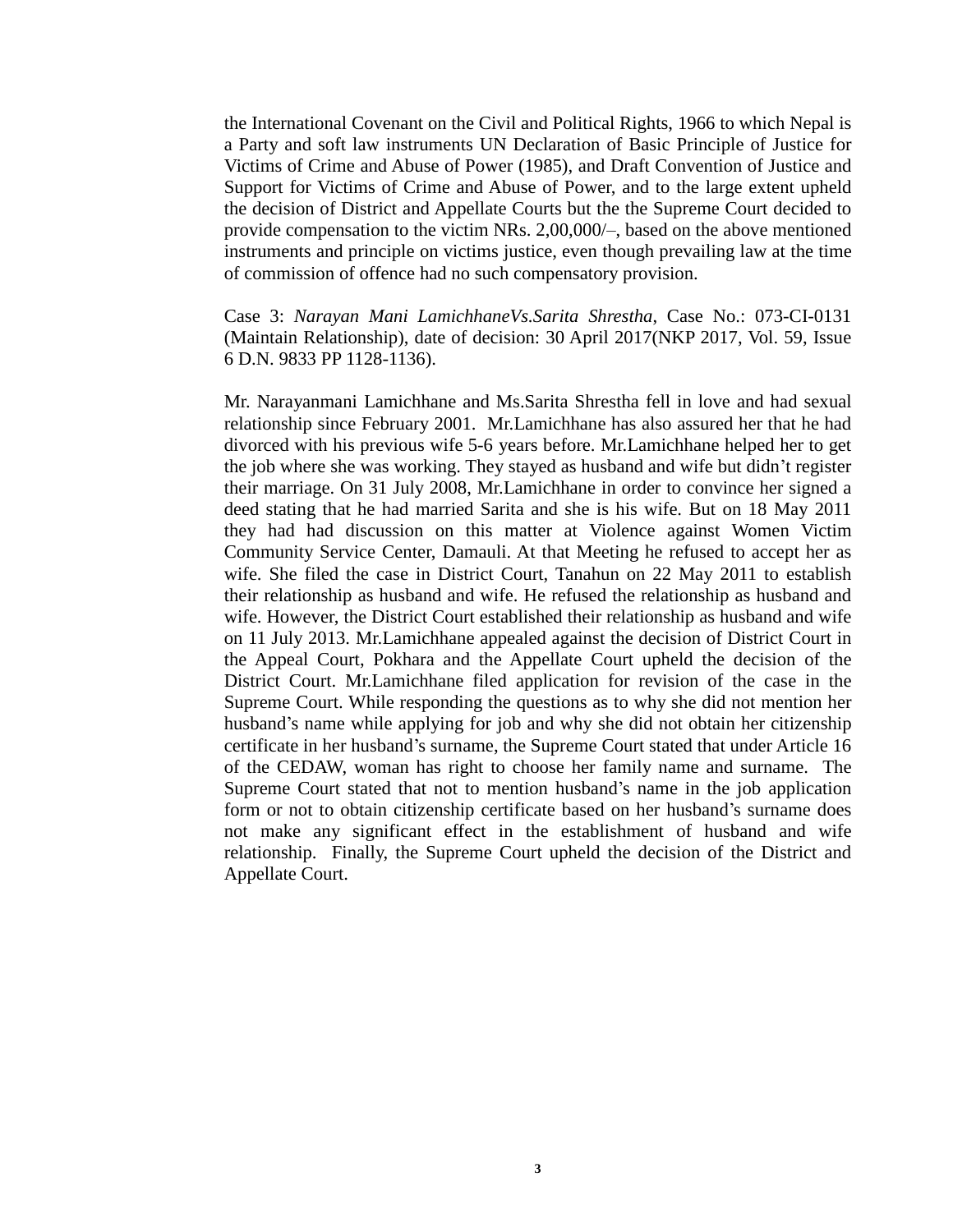### **Annex III**

# **Representation of Women in Politics**

#### Table 1 **Representation of Women in the House of Representatives**

| S.N. | <b>Province</b> | <b>First Past the Post</b><br>(FPTP) |             |              | <b>Proportional</b><br><b>Representation (PR)</b> |                |              | <b>Total</b>   |             |              |
|------|-----------------|--------------------------------------|-------------|--------------|---------------------------------------------------|----------------|--------------|----------------|-------------|--------------|
|      |                 | Fem<br>ale                           | <b>Male</b> | <b>Total</b> | Femal<br>e                                        | <b>Male</b>    | <b>Total</b> | Femal<br>e     | <b>Male</b> | <b>Total</b> |
| 1.   | Province 1      | $\mathbf{1}$                         | 27          | 28           | 14                                                | 3              | 17           | 15             | 30          | 45           |
| 2.   | Province 2      | $\overline{a}$                       | 32          | 32           | 23                                                | 3              | 26           | 23             | 35          | 58           |
| 3.   | Province 3      | 1                                    | 32          | 33           | 13                                                | 6              | 19           | 14             | 38          | 52           |
| 4.   | Gandaki         | 1                                    | 17          | 18           | 8                                                 | 6              | 14           | 9              | 23          | 32           |
| 5.   | Province 5      | $\overline{2}$                       | 24          | 26           | 16                                                | $\overline{4}$ | 20           | 18             | 28          | 46           |
| 6.   | Karnali         | $\overline{a}$                       | 12          | 12           | $\overline{4}$                                    | $\mathbf{1}$   | 5            | 4              | 13          | 17           |
| 7.   | Province 7      | 1                                    | 15          | 16           | 6                                                 | 3              | 9            | $\overline{7}$ | 18          | 25           |
|      | Total           | 6                                    | 159         | 165          | 84                                                | 26             | 110          | 90             | 185         | 275          |
|      | Percentage      | 3.64                                 | 96.36       | 100          | 76.36                                             | 23.64          | 100          | 32.73          | 67.27       | 100          |

Source: Election Commission 2017

#### Table 2 **Representation of Women in the National Assembly**

| <b>S.N.</b> | <b>Province</b>  | <b>Elected</b> | <b>Total</b> |   |
|-------------|------------------|----------------|--------------|---|
|             |                  | Female         | <b>Male</b>  |   |
| 1.          | Province 1       | 3              |              | 8 |
| 2.          | Province 2       | 3              | 5            | 8 |
| 3.          | Province 3       | 3              | 5            | 8 |
| 4.          | Gandaki Province | 3              | 5            | 8 |
| 5.          | Province 5       | 3              | 5            | 8 |
| 6.          | Karnali Province | 3              |              | 8 |
| 7.          | Province 7       |                |              |   |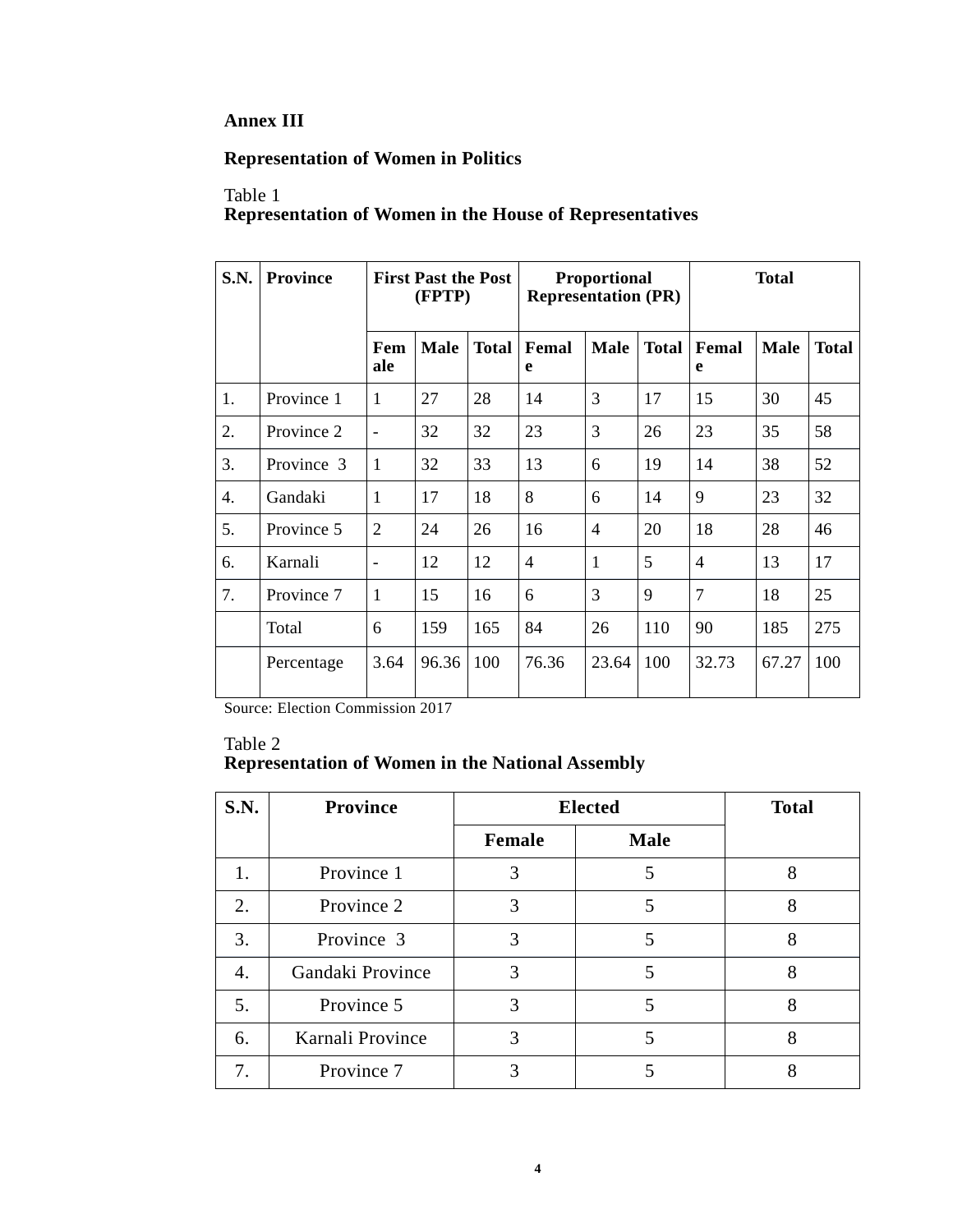| Nominated  |       |  |
|------------|-------|--|
| Total      |       |  |
| Percentage | 37.29 |  |

Source: Election Commission 2017

#### Table 3 **Representation of Women in the Province Assembly**

| S.N. | <b>Province</b>     |                          | <b>First Past the Post</b><br>(FPTP) |              | <b>Representation (PR)</b> | Proportional   |              | <b>Total</b> |             |              |
|------|---------------------|--------------------------|--------------------------------------|--------------|----------------------------|----------------|--------------|--------------|-------------|--------------|
|      |                     | Fem<br>ale               | <b>Male</b>                          | <b>Total</b> | Femal<br>e                 | <b>Male</b>    | <b>Total</b> | Femal<br>e   | <b>Male</b> | <b>Total</b> |
| 1.   | Province 1          | $\overline{2}$           | 54                                   | 56           | 30                         | $\overline{7}$ | 37           | 32           | 61          | 93           |
| 2.   | Province 2          | 5                        | 59                                   | 64           | 32                         | 11             | 43           | 37           | 70          | 107          |
| 3.   | Province 3          | 5                        | 61                                   | 66           | 32                         | 12             | 44           | 37           | 73          | 110          |
| 4.   | Gandaki<br>Province | $\overline{2}$           | 34                                   | 36           | 18                         | 6              | 24           | 20           | 40          | 60           |
| 5.   | Province 5          | 2                        | 50                                   | 52           | 30                         | 5              | 35           | 32           | 55          | 87           |
| 6.   | Karnali<br>Province | $\overline{\phantom{m}}$ | 24                                   | 24           | 13                         | 3              | 16           | 13           | 27          | 40           |
| 7.   | Province 7          | $\mathbf{1}$             | 31                                   | 32           | 17                         | $\overline{4}$ | 21           | 18           | 35          | 53           |
|      | Total               | 17                       | 313                                  | 330          | 172                        | 48             | 220          | 189          | 361         | 550          |
|      | Percentage          | 5.15                     | 94.85                                | 100          | 78.18                      | 21.82          | 100          | 34.36        | 65.64       | 100          |

Source: Election Commission 2017

#### Table 4 **Representation of Women in the Local Executive**

| S.<br>N. | <b>Sex</b> | Chair/M<br>ayor | Percen<br>tage | <b>Vice</b><br>Chair/D<br>eputy<br>Mayo | Percen<br>tage | Ward<br>Chairpe<br>rson | Wom<br>en<br>mem<br>ber | Dalit<br>Wom<br>en<br>Mem<br>ber | Othe  <br>rs | Tota<br>1 | Percen<br>tage |
|----------|------------|-----------------|----------------|-----------------------------------------|----------------|-------------------------|-------------------------|----------------------------------|--------------|-----------|----------------|
| -1       | Fem<br>ale | 18              | 2.39           | 700                                     | 92.96          | 61                      | 6742                    | 6567                             | 264          | 143<br>53 | 40.96          |
| 2        | Male       | 735             | 97.61          | 53                                      | 7.04           | 6681                    | $\overline{0}$          | $\theta$                         | 132<br>20    | 206<br>89 | 59.04          |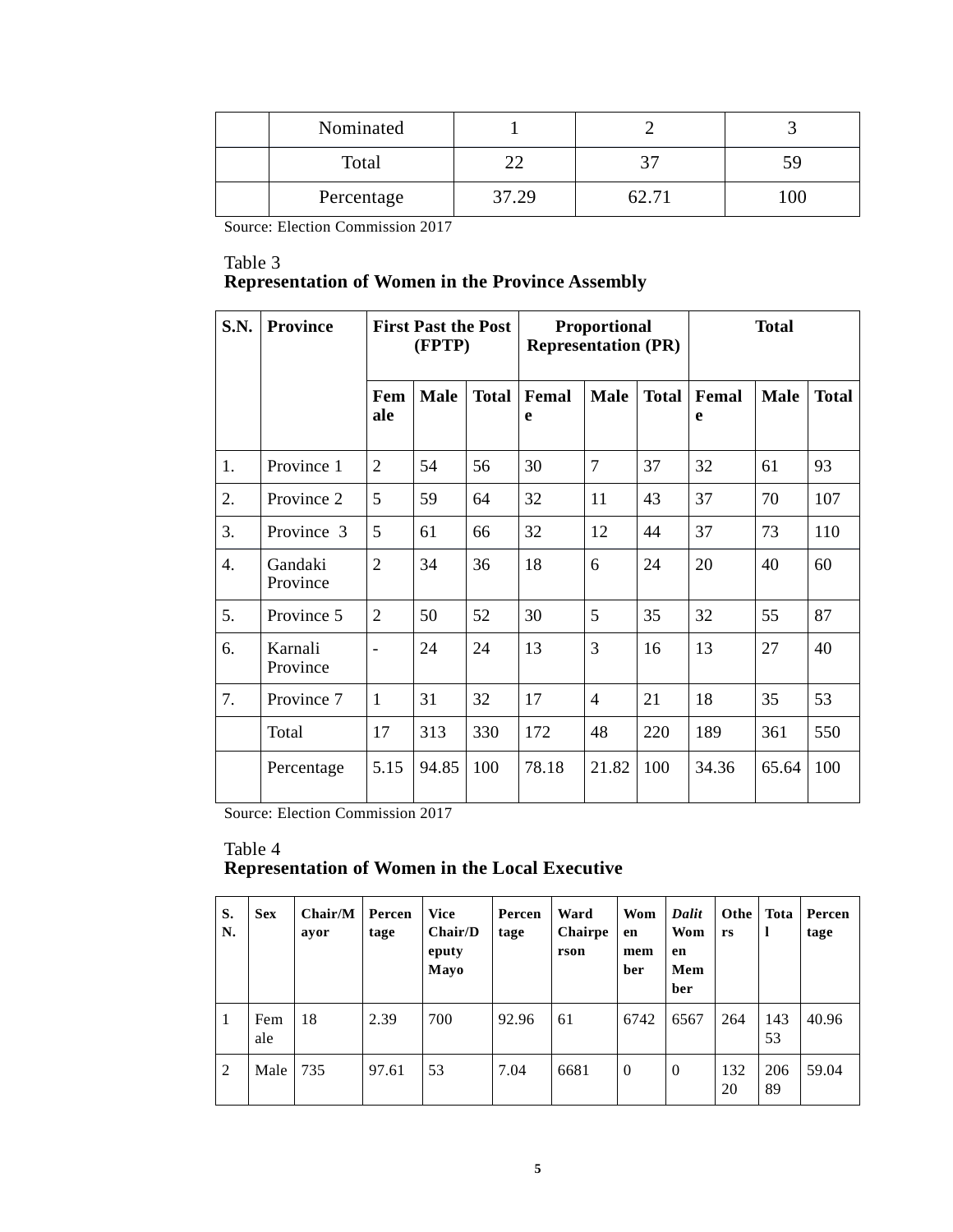| Total | 752<br>ັບ | 100 | 752<br>' J J | 100 | 6742 | 6742 | 6567 | 134 | 350            |  |
|-------|-----------|-----|--------------|-----|------|------|------|-----|----------------|--|
|       |           |     |              |     |      |      |      | 84  | 4 <sub>1</sub> |  |

Source: Election Commission 2017

#### **Annex IV**

# **Representation of Women in Public Sector**

#### Table 5 **Representation of Women in Civil Service**

| <b>Gazetted</b>          | <b>Male</b> | Percentage | Female         | Percentage | <b>Total</b> |
|--------------------------|-------------|------------|----------------|------------|--------------|
|                          | 13703       | 88.71      | 1744           | 11.29      | 15447        |
| 1.Special                | 62          | 96.9       | $\overline{c}$ | 3.13       | 64           |
| 2.Gazetted First         | 586         | 93.46      | 41             | 6.54       | 627          |
| <b>3.Gazetted Second</b> | 3382        | 93.45      | 237            | 6.55       | 3619         |
| 4. Gazetted third        | 9672        | 86.85      | 1464           | 13.15      | 11136        |
| 5. Special               | 1           | 100        | $\mathbf{0}$   |            | $\mathbf{1}$ |
| Non gazetted             | 24985       | 82.06      | 5461           | 17.94      | 30446        |
| 1. Nongazetted First     | 15015       | 84.69      | 2715           | 15.3       | 17730        |
| 2. Nongazetted Second    | 9229        | 77.5       | 2677           | 22.48      | 11906        |
| 3. Nongazetted third     | 585         | 90.1       | 64             | 9.86       | 649          |
| 4. Nongazetted Fourth    | 117         | 96.7       | 4              | 3.31       | 121          |
| 5. Nongazetted Fifth     | 39          | 97.5       | $\mathbf{1}$   | 2.5        | 40           |
| <b>Classless</b>         | 15507       | 91.45      | 1450           | 8.55       | 16957        |
| Total                    | 68679       | 76.46      | 21142          | 23.54      | 89821        |

Source: Department of Civil Personnel Records, 2018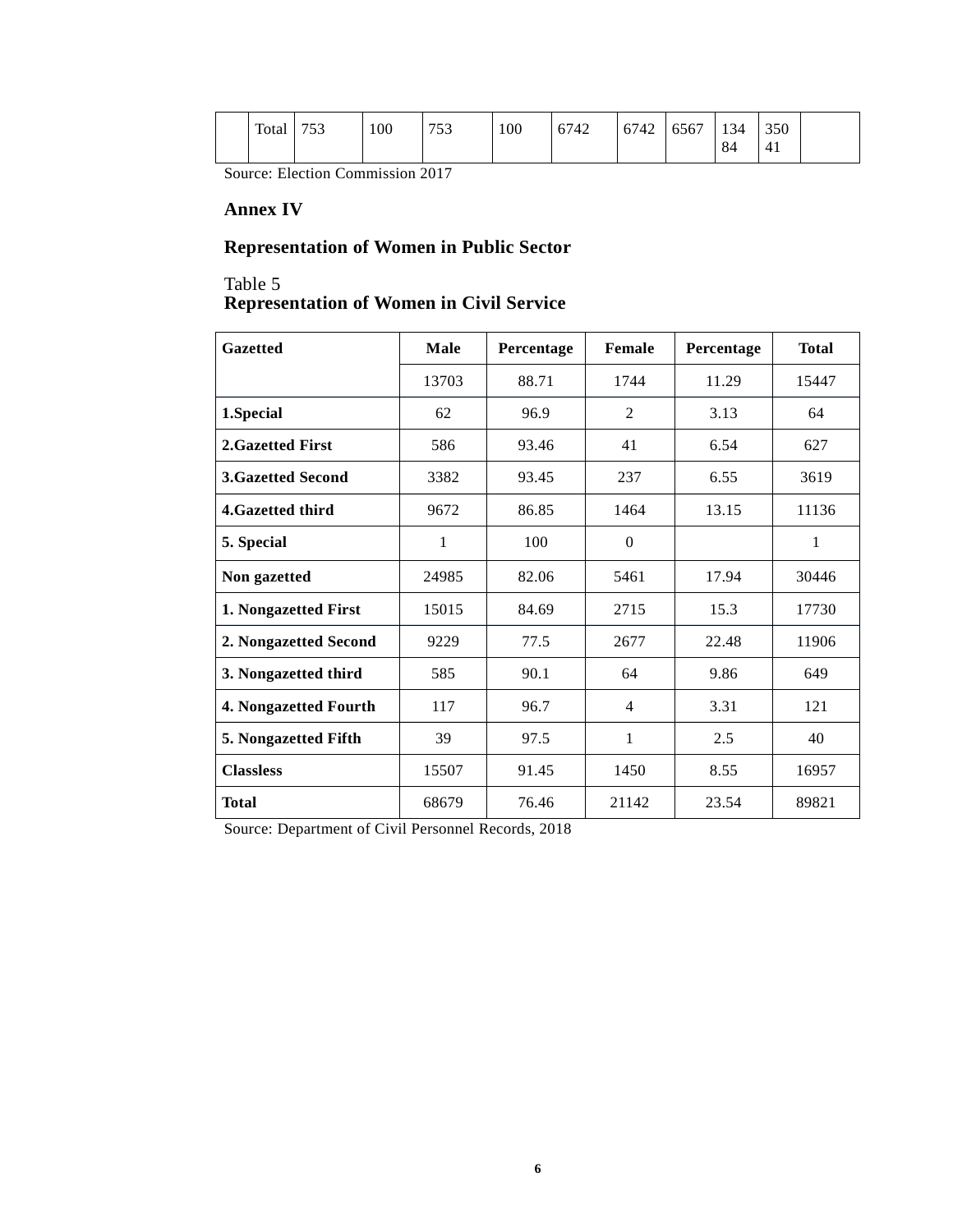# **Annex V**

**The number of girls entering technical and vocational education and training**

# Table 6

| The number of girls entering technical and vocational education and training |  |
|------------------------------------------------------------------------------|--|
| and the nature of the course pursed                                          |  |

| Academic year 2014/15 |                |                | Academic year 2015/16 |       |        |        |
|-----------------------|----------------|----------------|-----------------------|-------|--------|--------|
| Programme             | Male           | Female         | Total                 | Male  | Female | Total  |
| Health                | 2,989          | 6,751          | 9,540                 | 2,701 | 6,845  | 9,546  |
| Engineering           | 3,500          | 507            | 4,007                 | 3,632 | 555    | 4,187  |
| Agriculture           | 1,167          | 724            | 1,891                 | 1,434 | 867    | 2,302  |
| Hospitality           | 72             | 36             | 108                   | 71    | 29     | 100    |
| Total                 | 7,532          | 8,014          | 15,546                | 7,839 | 8,295  | 16135  |
| Special<br>Health     | 489            | 391            | 480                   | 70    | 170    | 240    |
| Engineering           | 441            | 36             | 477                   | 144   | 23     | 167    |
| Agriculture           | 211            | 146            | 357                   | 14    | 24     | 38     |
| Other                 | $\overline{0}$ | $\overline{0}$ | $\overline{0}$        | 20    | 19     | 39     |
| <b>Grand Total</b>    | 8,373          | 8,587          | 16,960                | 8,087 | 8,531  | 16,619 |

Source: Council for Technical Education and Vocational Training 2017